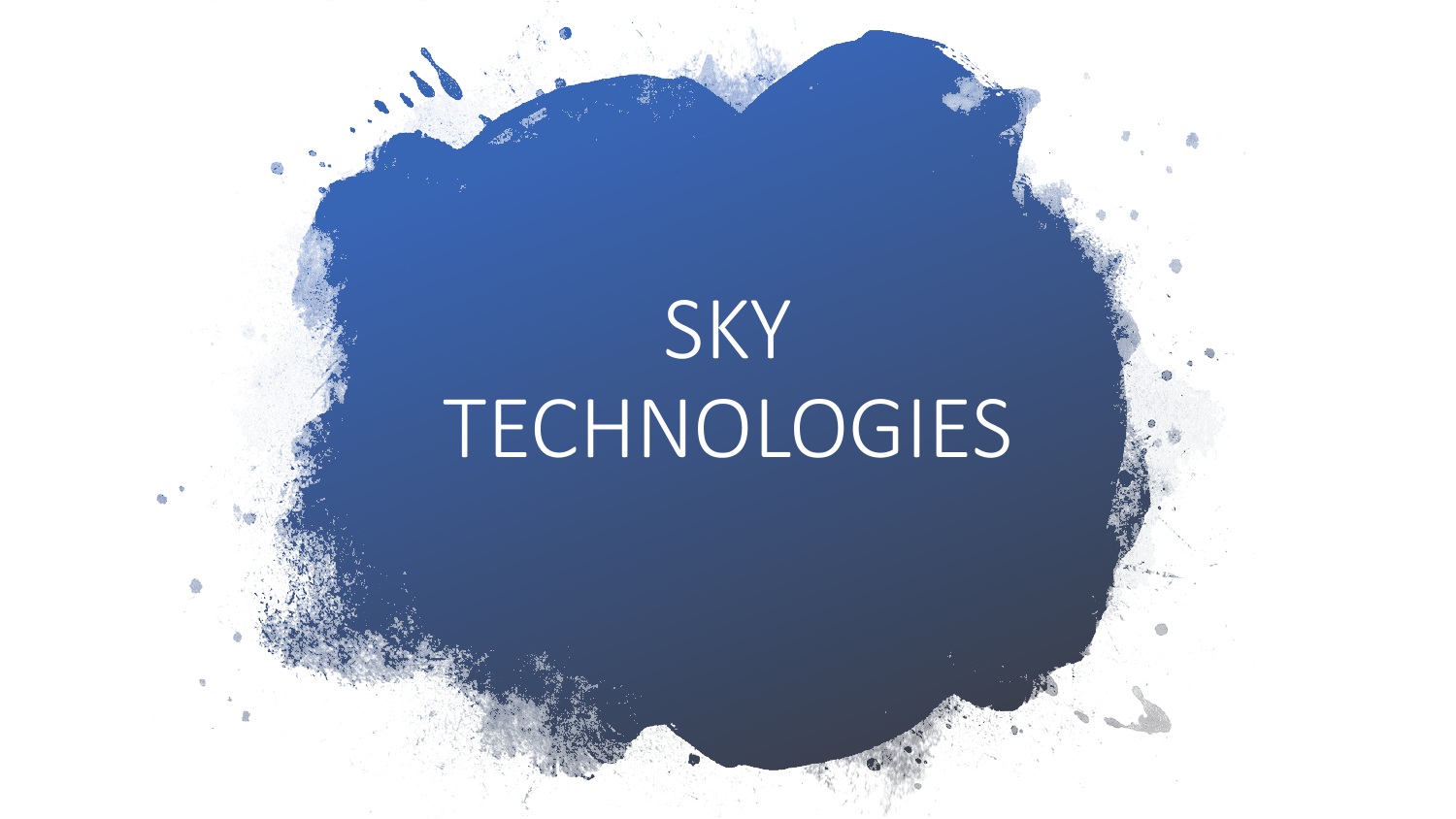## Who we are

- Sky Technologies is a SBA certified 8(a) and certified Metro Disadvantaged Business Enterprise ("DBE")
- Contracts 8(a) Stars II
- Founded in 2006, that provides Information Technology (IT) services to government agencies and commercial customers
- We are IT Architects, Engineers, and Business Analysts with extensive IT experience, ready to implement your vision and exceed your expectations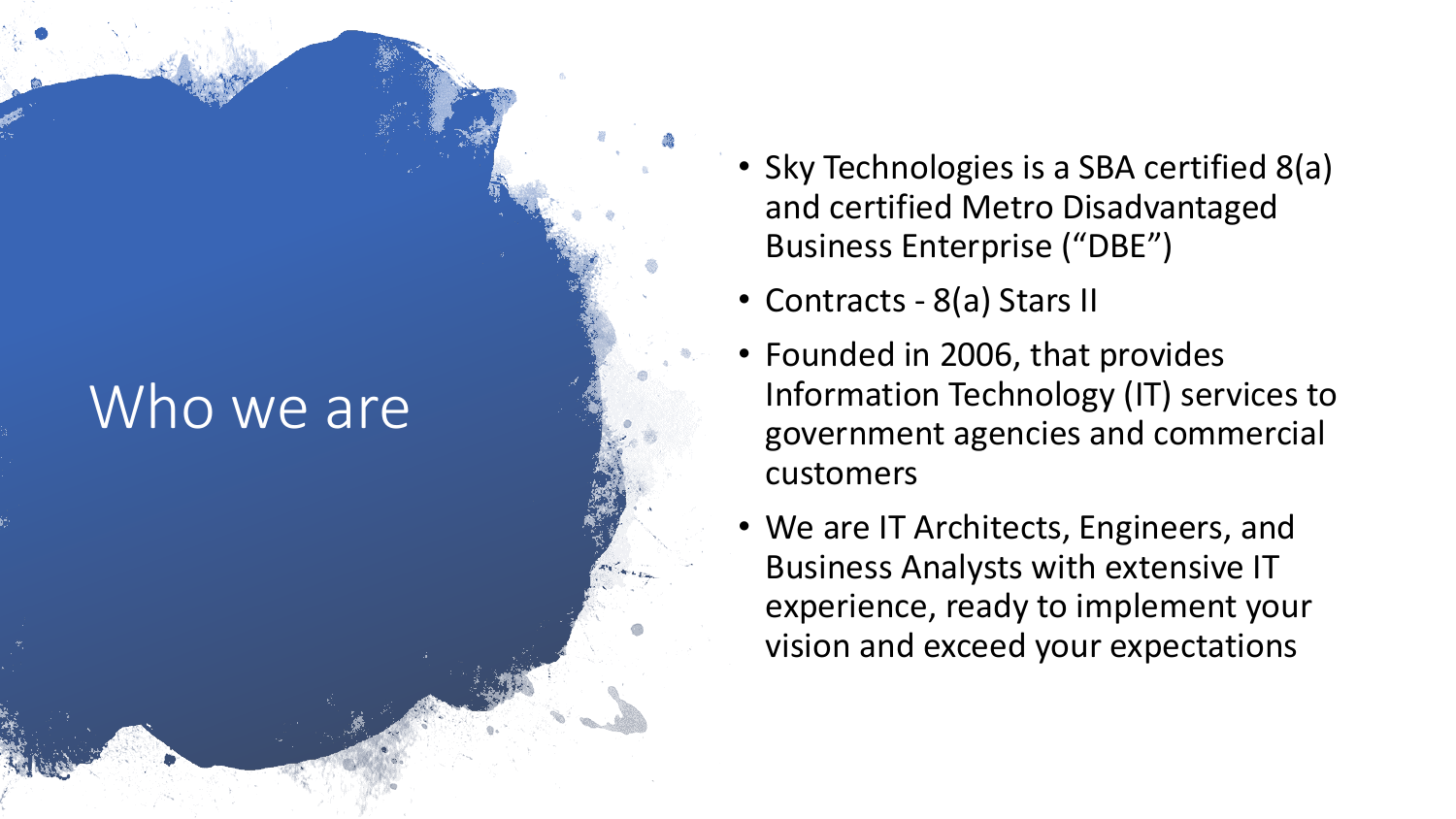## Clients & Partners

- US Department of Commerce
	- US Patent & Trademark Office
- Health and Human Services
	- Centers for Medicare and Medicaid Services
- Department of Defense
	- Defense Threat Reduction Agency (DTRA)
	- Navy
	- OEA
- DC Child Support
- Fannie Mae
- Raytheon
- Maximus
- Accenture Federal
- Pivotal Labs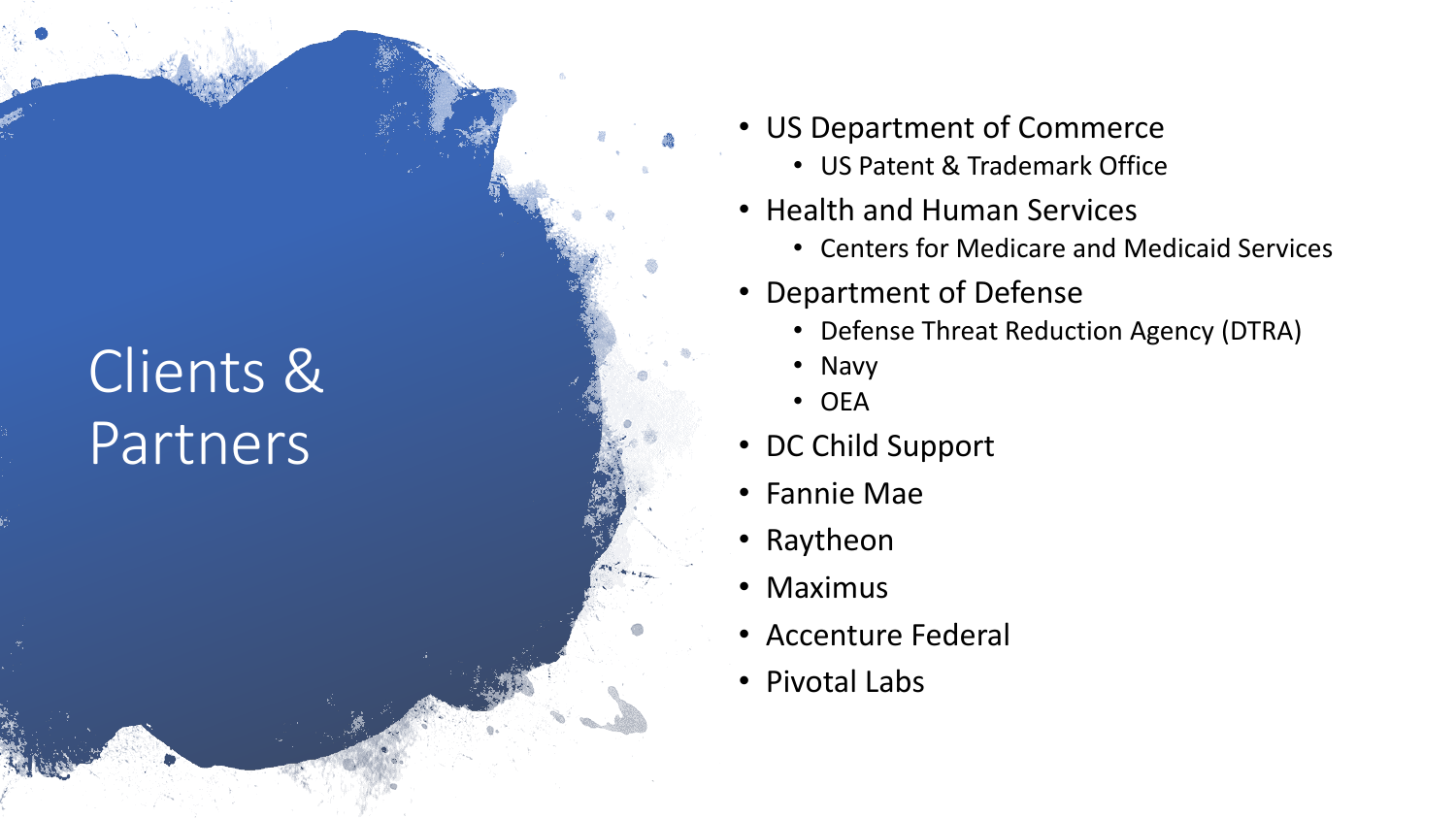## **Contract** Experiences

- **Customer Name**
	- United States Patent and Trademark Office
- **Customer POC**
	- Kristen McCormick
	- POC email
		- Kristen.mccormick@uspto.gov
- **Total Contract Value**
	- $\cdot$  \$3,789,000
- **Period of Performance**
	- 1 year

#### • **Project Description**

• Sky Technologies proposed solution design to support PTACTS is built on a Service Oriented Architecture (SOA), using RESTful services and reusable components that can be leveraged by different modules within the PTACTS system. The reusable components will be exposed as services through welldefined interfaces, which will allow us to implement ACTS-related solutions without impacting the current AIA module within PTACTS. A key aspect of our solution approach is to identify and develop reusable components to support multiple common business services within the three systems and will be developed independently and effectively.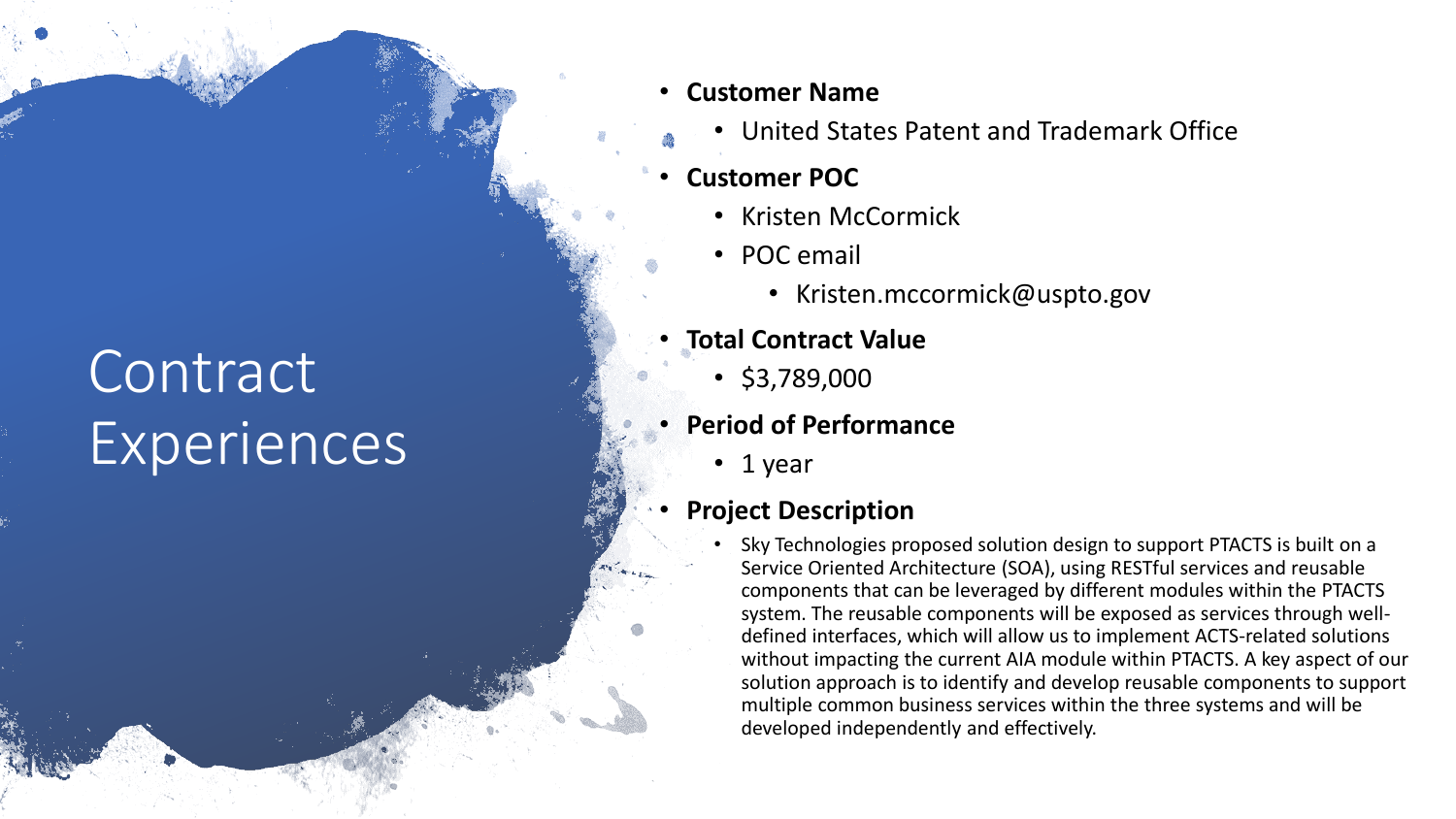## **Contract Experiences**

- **Customer Name**
	- Human Health Services
- **Customer POC**
	- Morgan Smith
	- POC Email
		- morgan.smith@accenturefederal.com
- **Total Contract Value**
	- $\cdot$  \$8,900,000
- **Period of Performance**
	- 5 years
- **Project Description**
	- Sky Technologies, LLC provided the Center of Medicare and Medicaid Services (CMS) with Information Technology (IT) Software development Operational Support, Disaster Recovery, security, software installation, and technical support services to develop and maintain the HealthCare.gov system that comprises the federally-facilitated Market Place. Sky Technologies also provided technical support for Security Assessment & Authorization (A&A), installation of Layer 7 Software in the support of Security, routing and transformation of the incoming request. Sky Technologies monitors the FFM server and database performance, troubleshoot problems, and provided with written system monitoring improvement suggestions. Sky Technologies also provided developed software using Java/J2EE Technology Stack, Alfresco for Content Management Sky Technologies installed and configured Application Server software Jboss, monitoring tools to monitor and measure the performance of the system.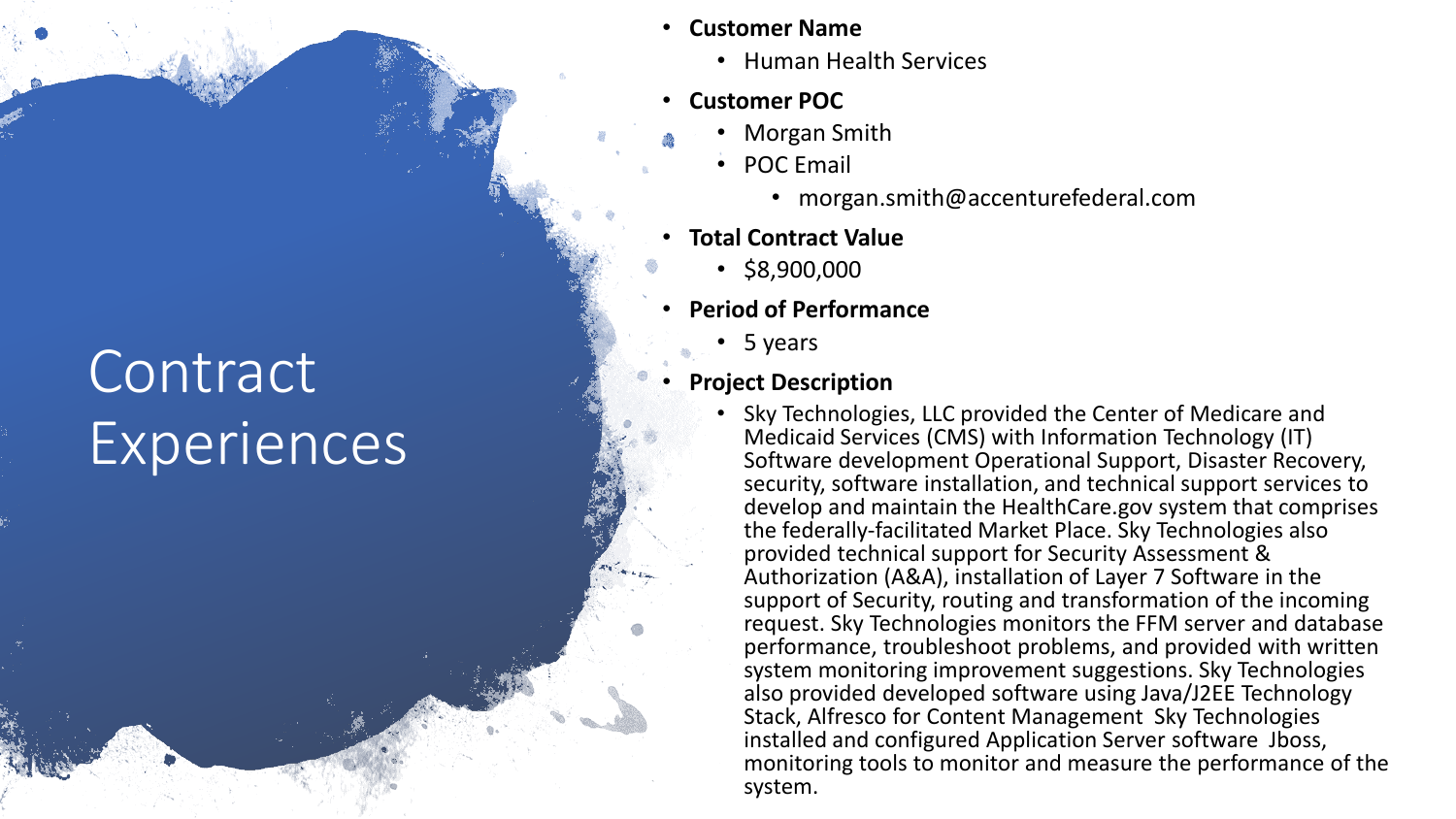### Core Competencies

- Application Modernization Services
- Agile Engineering
- Search
- Cloud Computing
- Artificial Intelligence/Machine Learning
- Content Management
- Agile DevOps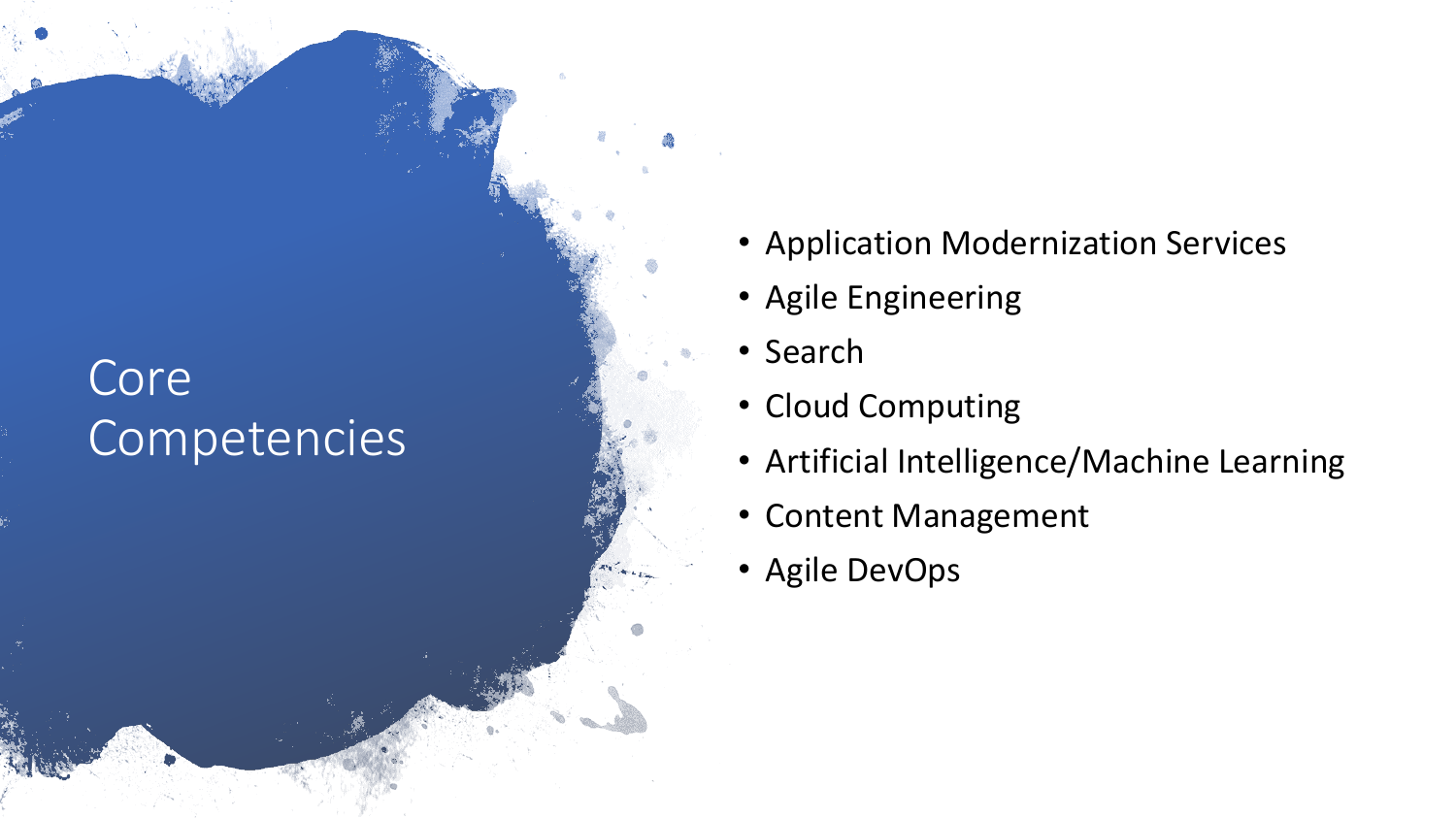

- Our Application Modernization services take a comprehensive, total lifecycle approach, enabling you to systematically identify and pursue opportunities for modernization, then roll out plans to ensure a smooth transition
- We enable you to pursue new opportunities and reduce costs quickly and seamlessly
- We have worked with number of critical projects to convert legacy frame work CoolGen , VB, C,C++ to Next Generation framework like Spring suite, Angular JS (UI)
- We have developed a reusable framework strategy for conversion of legacy applications reducing cost and migration time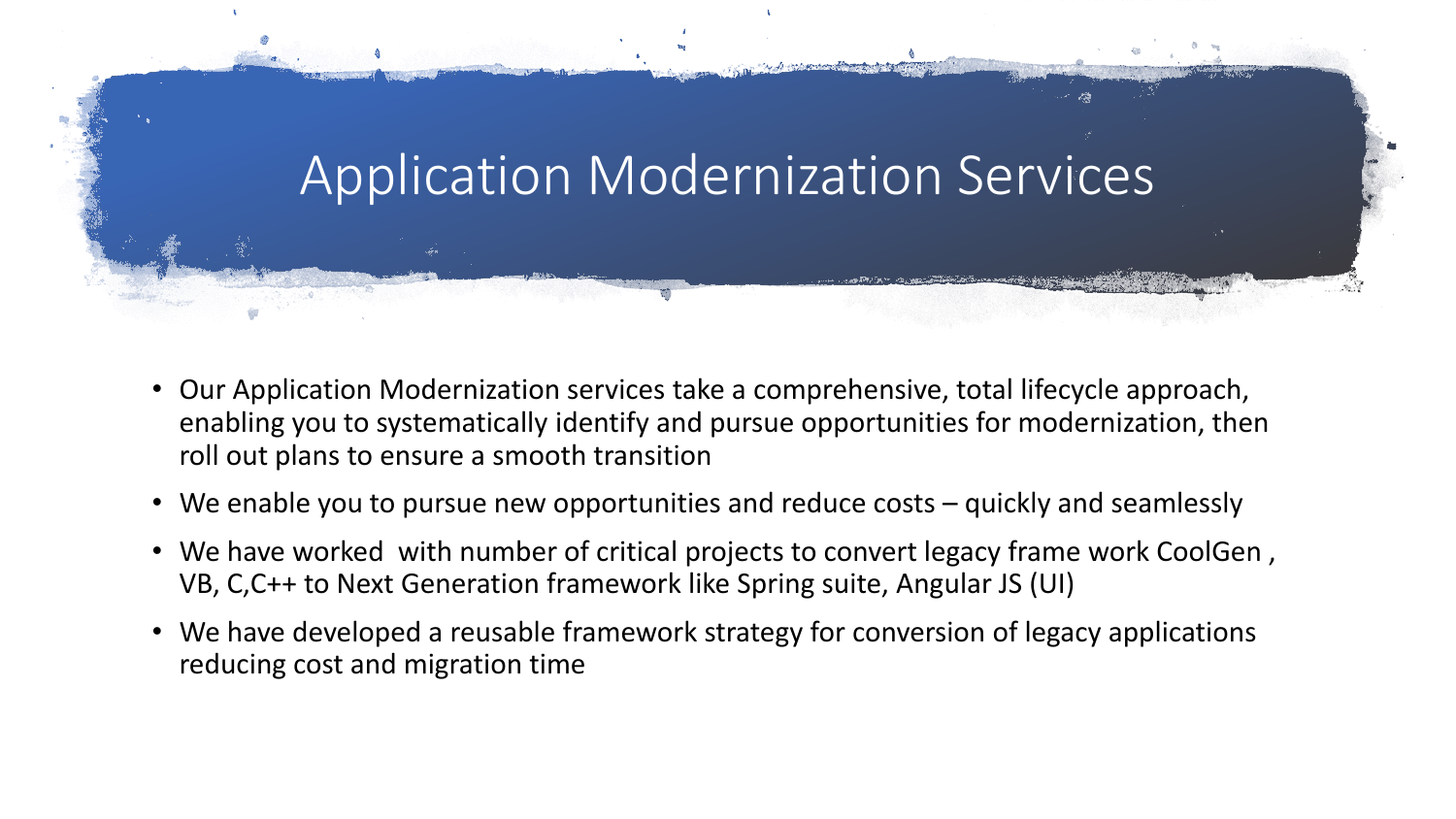

- We employ agile processes that show scalable results quickly, adapt to user needs, and deliver secure solutions on-time and within budget
- Our teams build exceptional apps, improve your customer relationships, design content experiences that boost engagement, and bring agile best practices to bear on each and every project
- We partner with your organization for high quality, end-to-end project execution using our experts in Distributed Agile models and highly skilled, qualified and passionate Agile teams.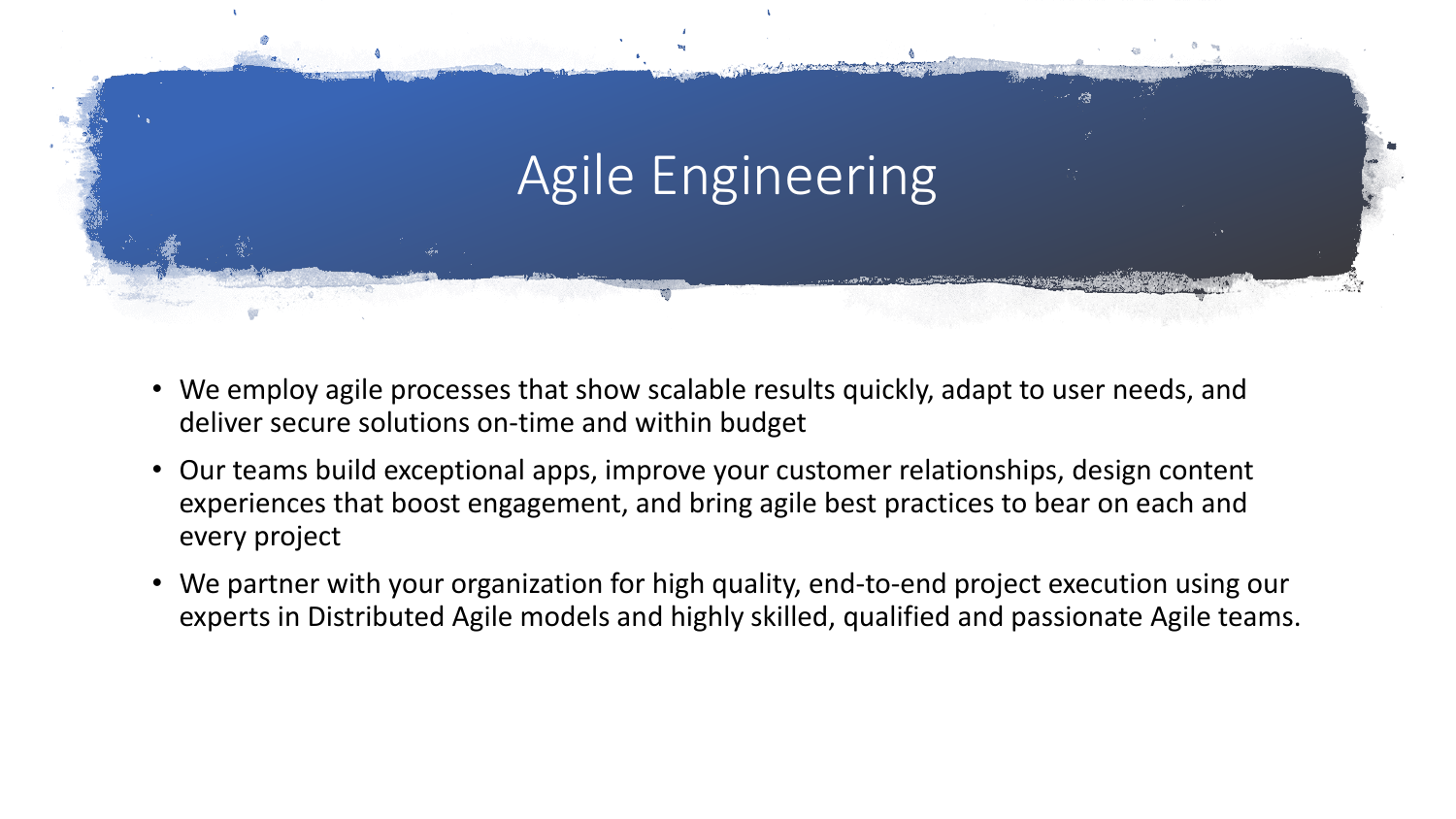# Enterprise Search

- Our enterprise search services includes
	- Taxonomy analysis and development
	- User Experience and User Interface
	- Implementation and Integration
	- Tuning and Optimization
	- Search features like custom faceting & filtering, customized indexing schema, federated search
- We have build solutions at USPTO using our expertise in Solr and Elastic search
- At DOD (DTRA) we build a solution using context and term search frameworks and Open source tools such as Apache Open NLP, Stanford NLP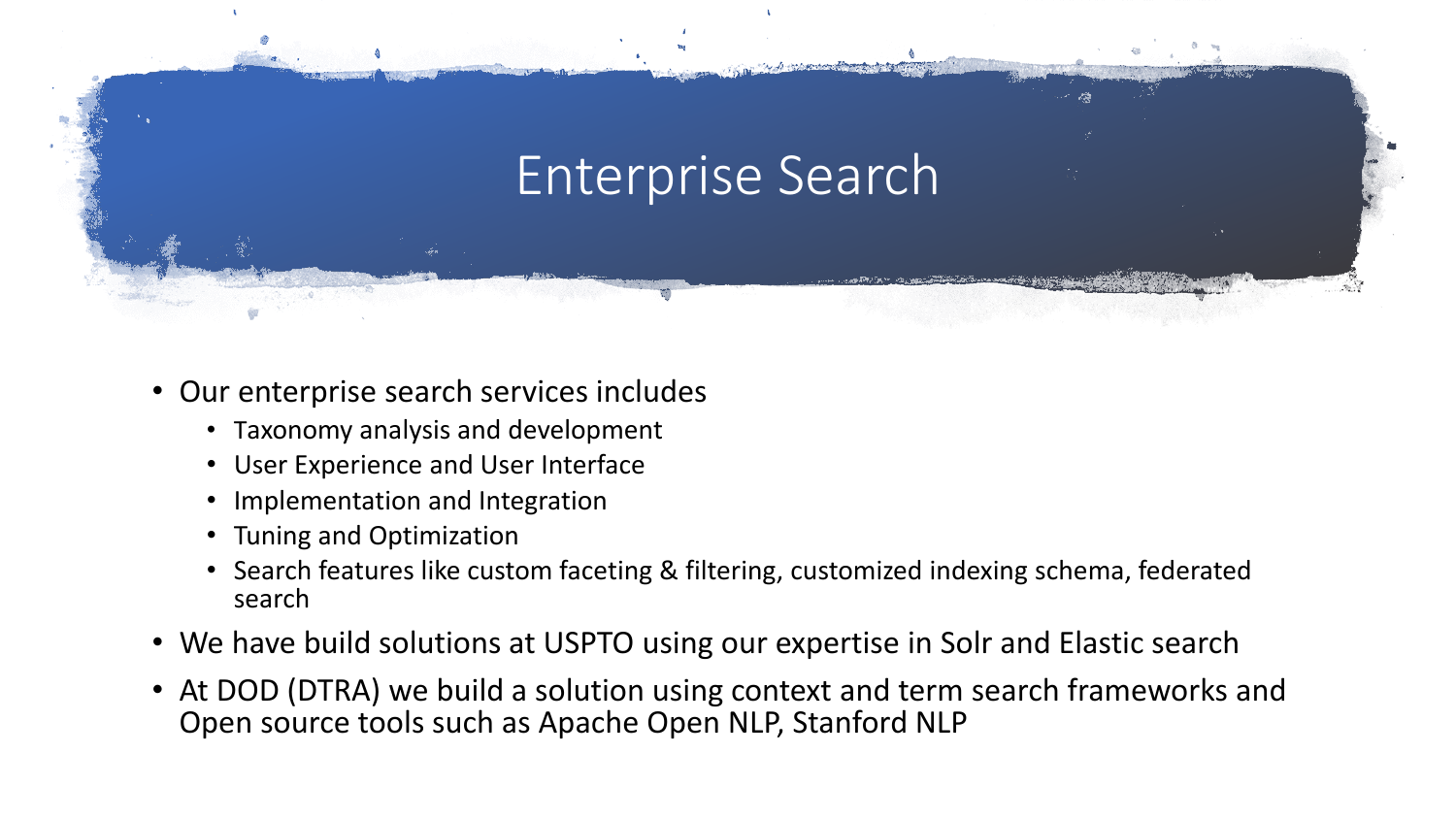

- Our cloud, security, and operations architects can help you develop an efficient cloud platform that meets the demands of your users and applications—and dissolves any of your cloud concerns
- We develop, deploy, and manage flexible, scalable, secure, and cost-effective solutions which leverage the right blend of cloud-hosted, on-premise, and hybrid designs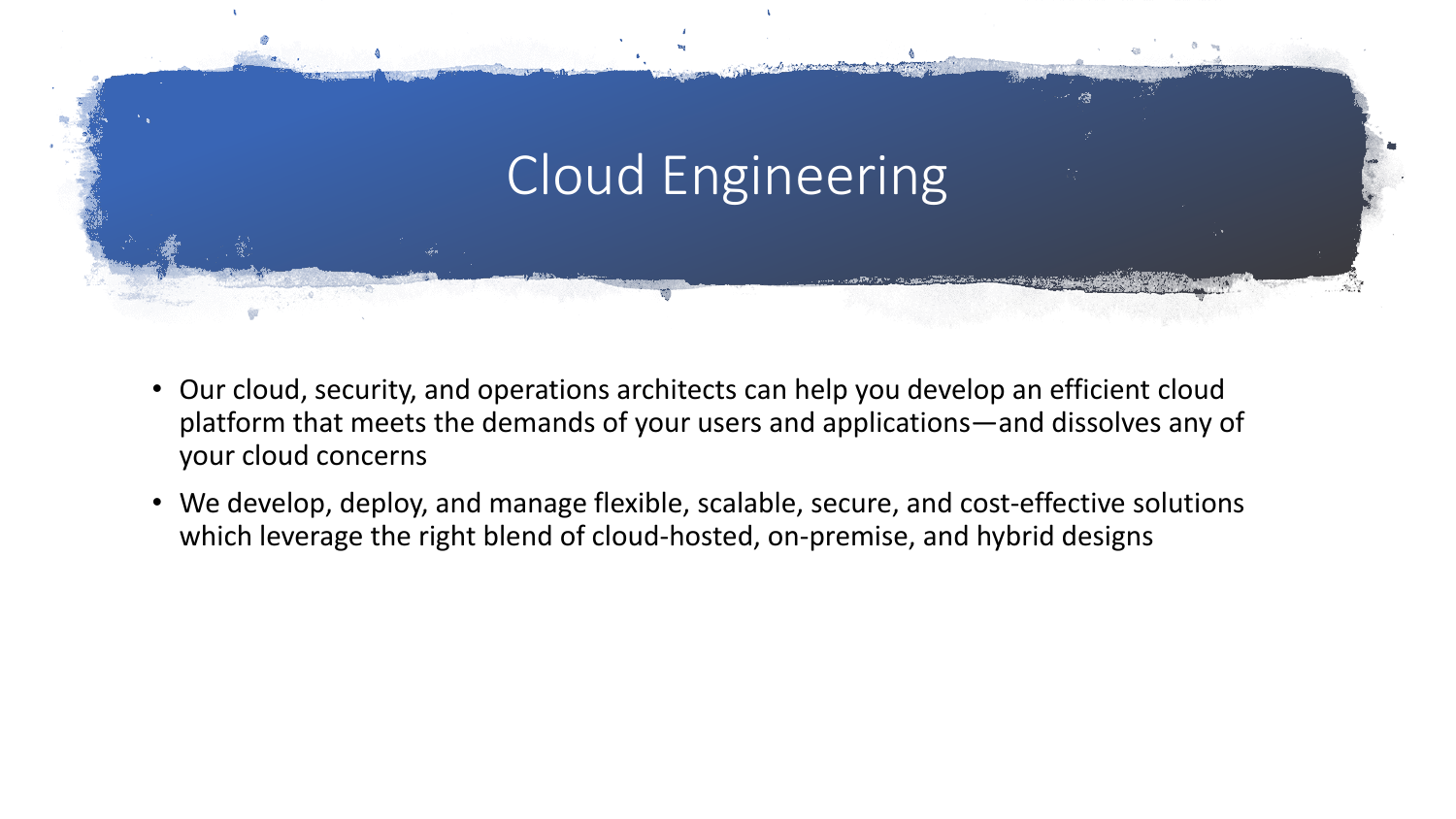

- We have worked with DOD (DTRA) to come up with a Answer Type term Application which has intelligence to answer the question based on a vast data set
- We also developed module which would bring back document content similar to a paragraph provided by the user. We used Apache OPEN NLP, Standford NLP, Princeton WORDNET and Apache mxnet training module and Elastic to develop the solution